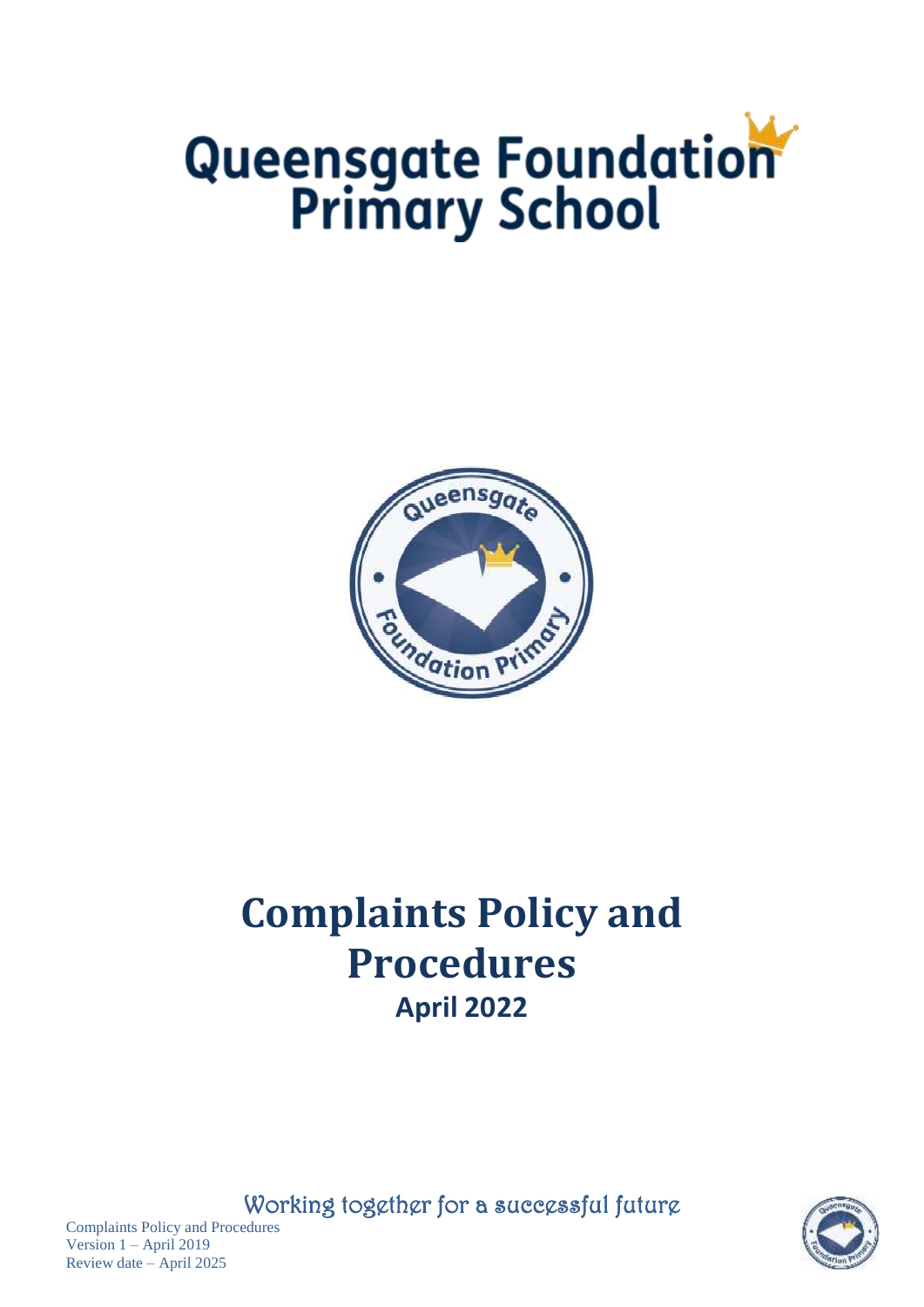#### **Complaints Policy and Procedures Queensgate Foundation Primary School**

#### **Policy Review**

This policy was adopted from Gov.UK and will be reviewed in full by the Governing Body on an annual basis.

The policy was last reviewed and agreed by the Governing Body on 26<sup>th</sup> April 2022.

It is due for review on April 2025 (up to 36 months from the above date).

Signature ……………………………… Head Teacher Date: 26<sup>th</sup> April 2022

aclesa

Signature ………………….……… Co-Chair of Governors Date: 26th April 2022



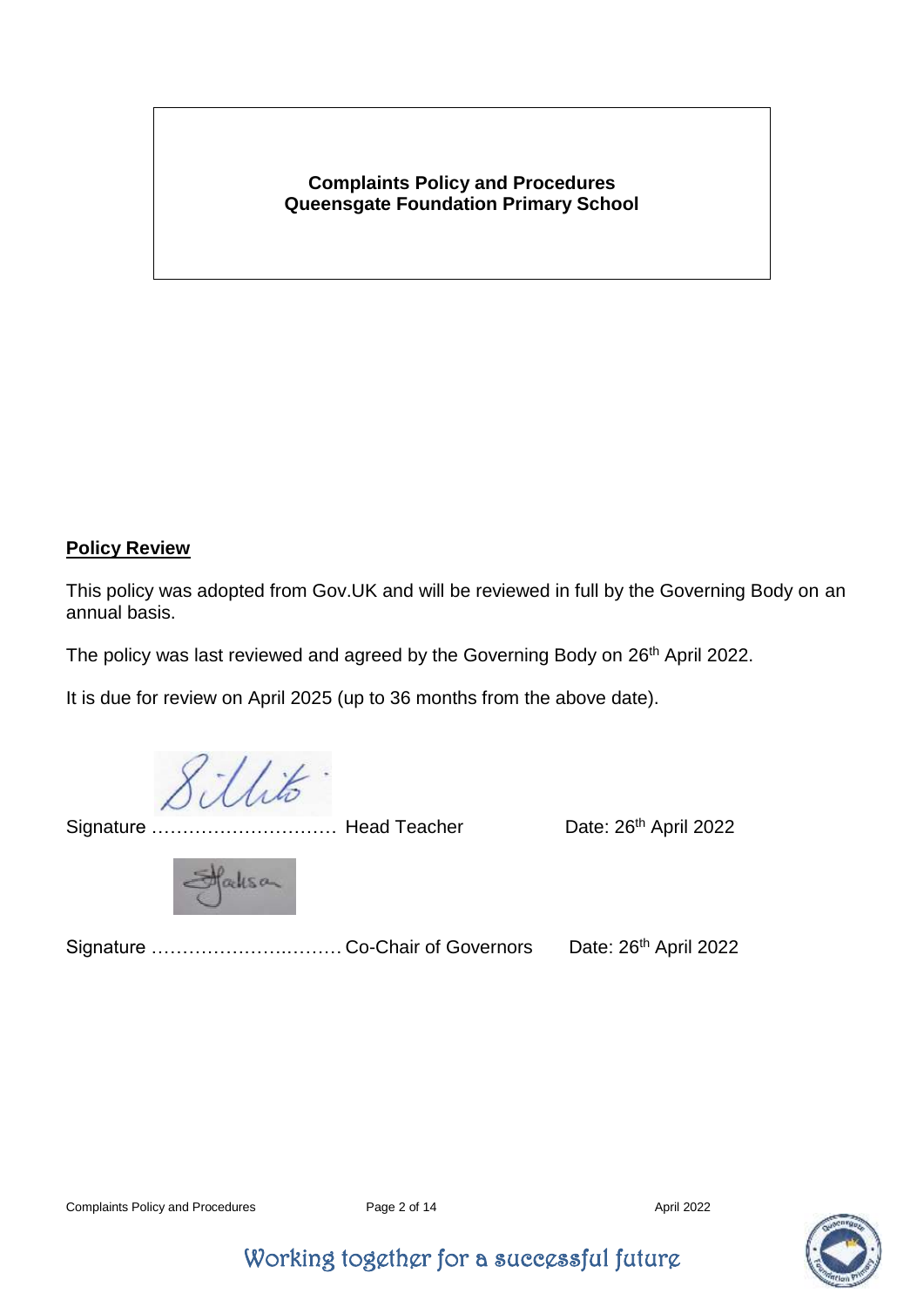#### **Who can make a complaint?**

This complaints procedure is not limited to parents or carers of children that are registered at the school. Any person, including members of the public, may make a complaint to Queensgate Foundation Primary School about any provision of facilities or services that we provide. Unless complaints are dealt with under separate statutory procedures (such as appeals relating to exclusions or admissions), we will use this complaints procedure.

#### **The difference between a concern and a complaint**

A concern may be defined as '*an expression of worry or doubt over an issue considered to be important for which reassurances are sought'*.

A complaint may be defined as '*an expression of dissatisfaction however made, about actions taken or a lack of action*'.

It is in everyone's interest that concerns and complaints are resolved at the earliest possible stage. Many issues can be resolved informally, without the need to use the formal stages of the complaints procedure. Queensgate Foundation Primary School takes concerns seriously and will make every effort to resolve the matter as quickly as possible.

If you have difficulty discussing a concern with a particular member of staff, we will respect your views. In these cases, the Headteacher, will refer you to another staff member. Similarly, if the member of staff directly involved feels unable to deal with a concern, the Headteacher will refer you to another staff member. The member of staff may be more senior but does not have to be. The ability to consider the concern objectively and impartially is more important.

We understand however, that there are occasions when people would like to raise their concerns formally. In this case, Queensgate Foundation Primary School will attempt to resolve the issue internally, through the stages outlined within this complaints procedure.

#### **How to raise a concern or make a complaint**

A concern or complaint can be made in person, in writing or by telephone. They may also be made by a third party acting on behalf on a complainant, as long as they have appropriate consent to do so.

Concerns should be raised with either the class teacher or headteacher. If the issue remains unresolved, the next step is to make a formal complaint.

Complainants should not approach individual governors to raise concerns or complaints. They have no power to act on an individual basis and it may also prevent them from considering complaints at Stage 2 of the procedure.

Complaints against school staff (except the headteacher) should be made in the first instance, to the Headteacher, via the school office*.* The complaint should be marked as Private and Confidential.

Complaints that involve or are about the headteacher should be addressed to the (Co) Chair of Governors, via the school office. The complaint should be marked as Private and Confidential.

Complaints about the (Co) Chair of Governors, any individual governor or the whole governing body should be addressed to The Clerk of Governors, via the school office. Please mark them as Private and Confidential.

Complaints Policy and Procedures **Page 3 of 14** April 2022

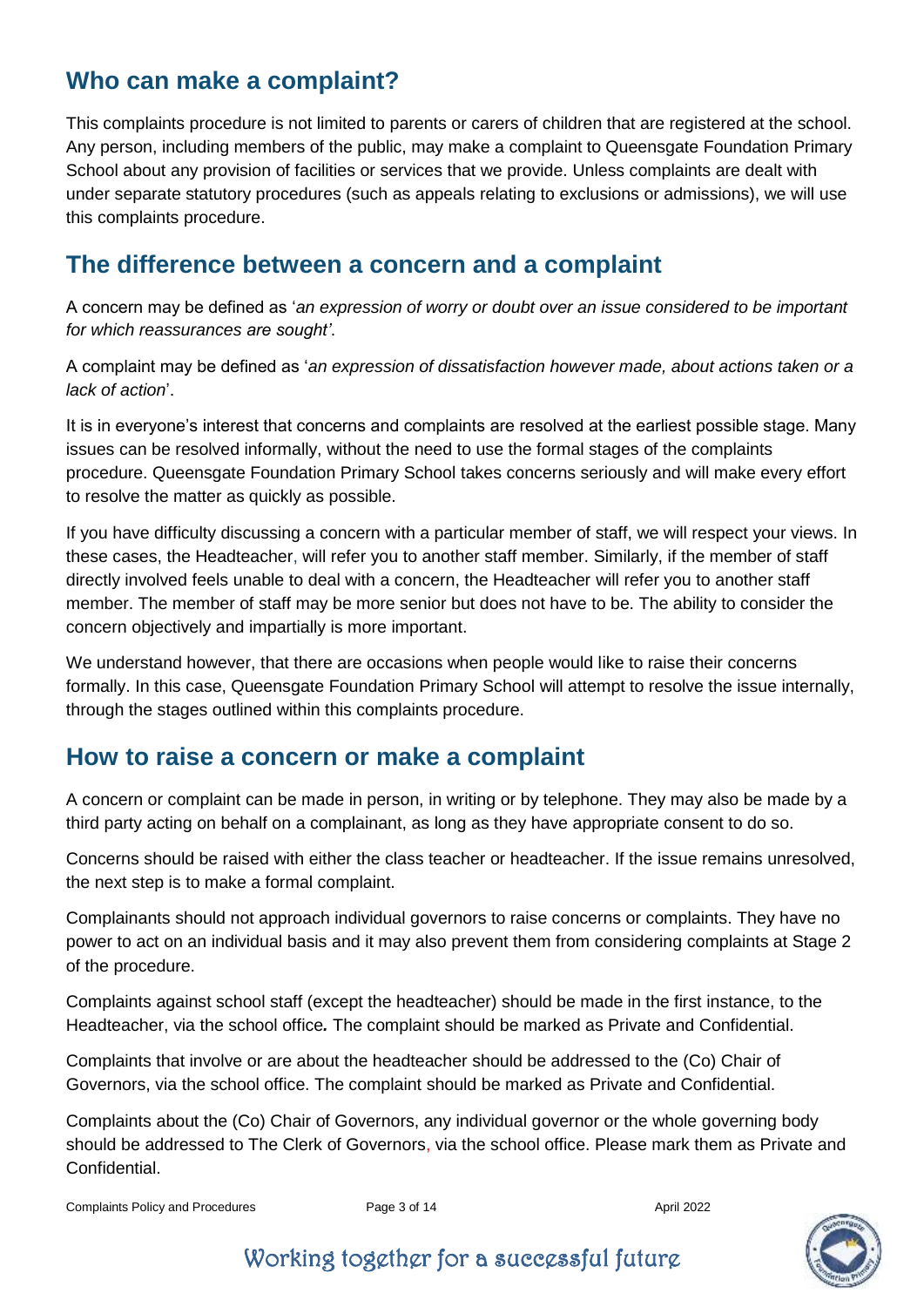For ease of use, a template complaint form is included at the end of this procedure. If you require help in completing the form, please contact the school office. You can also ask third party organisations like the Citizens Advice to help you.

In accordance with equality law, we will consider making reasonable adjustments if required, to enable complainants to access and complete this complaints procedure. For instance, providing information in alternative formats, assisting complainants in raising a formal complaint or holding meetings in accessible locations.

#### **Anonymous complaints**

We will not normally investigate anonymous complaints. However, the headteacher or Chair of Governors, if appropriate, will determine whether the complaint warrants an investigation.

#### **Time scales**

You must raise the complaint within three months of the incident or, where a series of associated incidents have occurred, within three months of the last of these incidents. We will consider complaints made outside of this time frame if exceptional circumstances apply.

#### **Complaints received outside of term time**

We will consider complaints made outside of term time to have been received on the first school day after the holiday period.

#### **Scope of this Complaints Procedure**

This procedure covers all complaints about any provision of community facilities or services by Queensgate Foundation Primary School, other than complaints that are dealt with under other statutory procedures, including those listed below.

|           | <b>Exceptions</b>                                                                                                            | Who to contact                                                                                                                                                                                                                                                                                                                                                               |
|-----------|------------------------------------------------------------------------------------------------------------------------------|------------------------------------------------------------------------------------------------------------------------------------------------------------------------------------------------------------------------------------------------------------------------------------------------------------------------------------------------------------------------------|
|           | Admissions to schools<br>Statutory assessments of<br><b>Special Educational Needs</b><br>School re-organisation<br>proposals | Concerns about admissions, statutory assessments of<br>Special Educational Needs, or school re-organisation<br>proposals should be raised with the local authority                                                                                                                                                                                                           |
| $\bullet$ | Matters likely to require a Child<br>Protection Investigation                                                                | Complaints about child protection matters are handled<br>under our child protection and safeguarding policy and in<br>accordance with relevant statutory guidance.<br>If you have serious concerns, you may wish to contact<br>the local authority designated officer (LADO) who has<br>local responsibility for safeguarding or the Multi-Agency<br>Safeguarding Hub (MASH) |
|           | Exclusion of children from<br>school*                                                                                        | Further information about raising concerns about<br>exclusion can be found at: www.gov.uk/school-<br>discipline-exclusions/exclusions.                                                                                                                                                                                                                                       |

Complaints Policy and Procedures **Page 4 of 14** April 2022

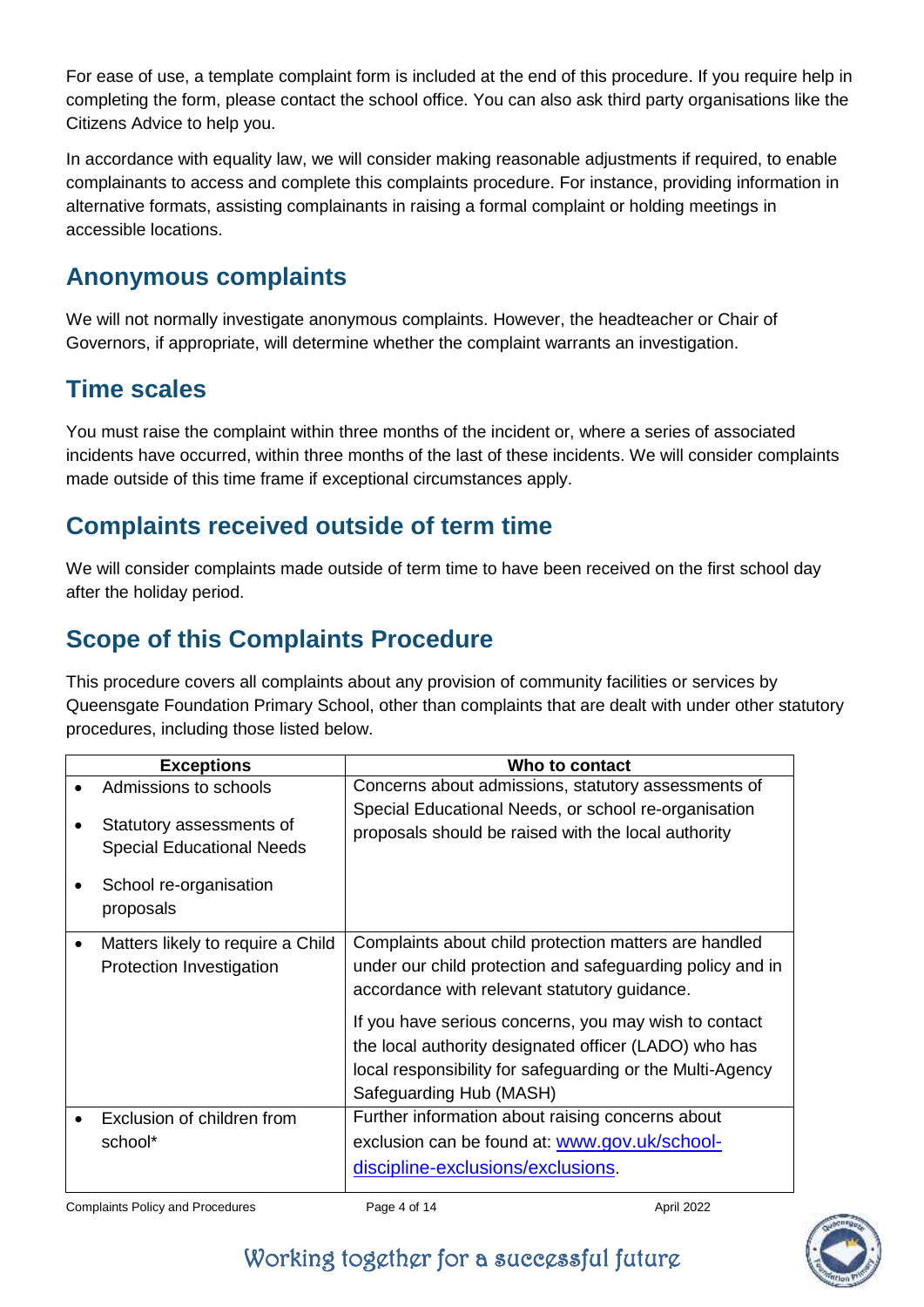|                                                                                                          | *complaints about the application of the behaviour policy<br>can be made through the school's complaints procedure.                                                                                                                                                         |
|----------------------------------------------------------------------------------------------------------|-----------------------------------------------------------------------------------------------------------------------------------------------------------------------------------------------------------------------------------------------------------------------------|
| Whistleblowing                                                                                           | We have an internal whistleblowing procedure for all our<br>employees, including temporary staff and contractors.                                                                                                                                                           |
|                                                                                                          | The Secretary of State for Education is the prescribed<br>person for matters relating to education for whistle-<br>blowers in education who do not want to raise matters<br>direct with their employer. Referrals can be made at:<br>www.gov.uk/contact-dfe.                |
|                                                                                                          | Volunteer staff who have concerns about our school<br>should complain through the school's complaints<br>procedure. You may also be able to complain direct to<br>the LA or the Department for Education (see link above),<br>depending on the substance of your complaint. |
| • Staff grievances                                                                                       | Complaints from staff will be dealt with under the<br>school's internal grievance procedures.                                                                                                                                                                               |
| • Staff conduct                                                                                          | Complaints about staff will be dealt with under the<br>school's internal disciplinary procedures, if appropriate.                                                                                                                                                           |
|                                                                                                          | Complainants will not be informed of any disciplinary<br>action taken against a staff member as a result of a<br>complaint. However, the complainant will be notified that<br>the matter is being addressed.                                                                |
| Complaints about services<br>provided by other providers<br>who may use school premises<br>or facilities | Providers should have their own complaints procedure to<br>deal with complaints about service. Please contact them<br>direct.                                                                                                                                               |
| National Curriculum - content                                                                            | Please contact the Department for Education at:<br>www.gov.uk/contact-dfe                                                                                                                                                                                                   |

If other bodies are investigating aspects of the complaint, for example the police, local authority (LA) safeguarding teams or Tribunals, this may impact on our ability to adhere to the timescales within this procedure or result in the procedure being suspended until those public bodies have completed their investigations.

If a complainant commences legal action against Queensgate Foundation Primary School in relation to their complaint, we will consider whether to suspend the complaints procedure in relation to their complaint until those legal proceedings have concluded.

### **Resolving complaints**

At each stage in the procedure, Queensgate Foundation Primary School wants to resolve the complaint. If appropriate, we will acknowledge that the complaint is upheld in whole or in part. In addition, we may offer one or more of the following:

• an explanation

Complaints Policy and Procedures **Page 5 of 14** April 2022

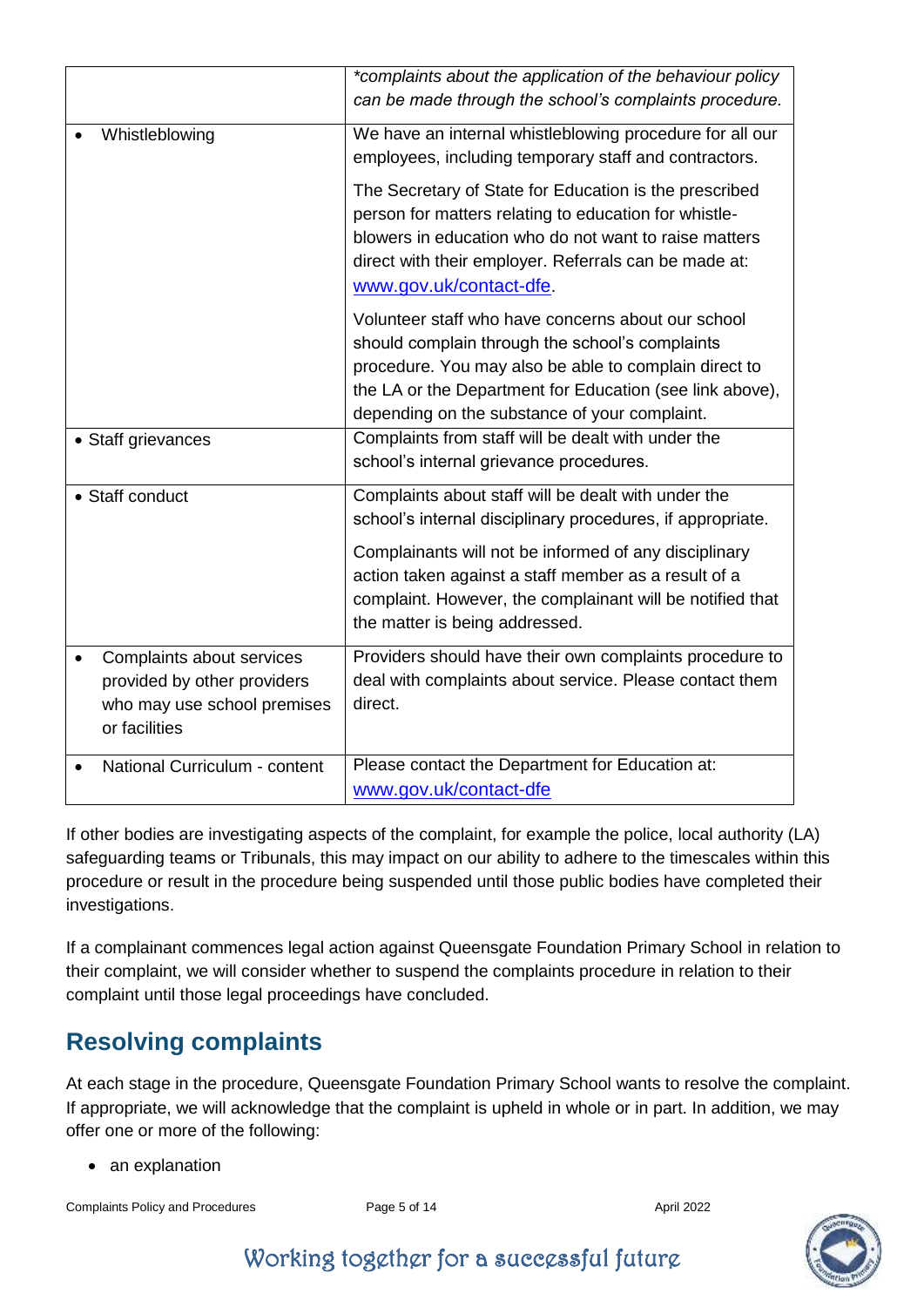- an admission that the situation could have been handled differently or better
- an assurance that we will try to ensure the event complained of will not recur
- an explanation of the steps that have been or will be taken to help ensure that it will not happen again and an indication of the timescales within which any changes will be made
- an undertaking to review school policies in light of the complaint
- an apology.

#### **Withdrawal of a Complaint**

If a complainant wants to withdraw their complaint, we will ask them to confirm this in writing.

#### **Stage 1**

Formal complaints must be made to the headteacher (unless they are about the headteacher), via the school office. This may be done in person or in writing, on the Complaint Form.

The headteacher will record the date the complaint is received and will acknowledge receipt of the complaint in writing (either by letter or email) within five (5) school days.

Within this response, the headteacher will seek to clarify the nature of the complaint, ask what remains unresolved and what outcome the complainant would like to see. The headteacher can consider whether a face to face meeting is the most appropriate way of doing this.

*Note: The headteacher may delegate the investigation to another member of the school's senior leadership team but not the decision to be taken.*

During the investigation, the headteacher (or investigator) will:

- if necessary, interview those involved in the matter and/or those complained of, allowing them to be accompanied if they wish
- keep a written record of any meetings/interviews in relation to their investigation.

At the conclusion of their investigation, the headteacher will provide a formal written response within ten (10) school days of the date of receipt of the complaint.

If the headteacher is unable to meet this deadline, they will provide the complainant with an update and revised response date.

The response will detail any actions taken to investigate the complaint and provide a full explanation of the decision made and the reason(s) for it. Where appropriate, it will include details of actions Queensgate Foundation Primary School will take to resolve the complaint.

The headteacher will advise the complainant of how to escalate their complaint should they remain dissatisfied with the outcome of Stage 1.

If the complaint is about the headteacher, or a member of the governing body (including the (Co) Chair or Vice-Chair), a suitably skilled governor will be appointed to complete all the actions at Stage 1.

Complaints about the headteacher or member of the governing body must be made to the Clerk, via the school office.

Complaints Policy and Procedures **Page 6 of 14** April 2022

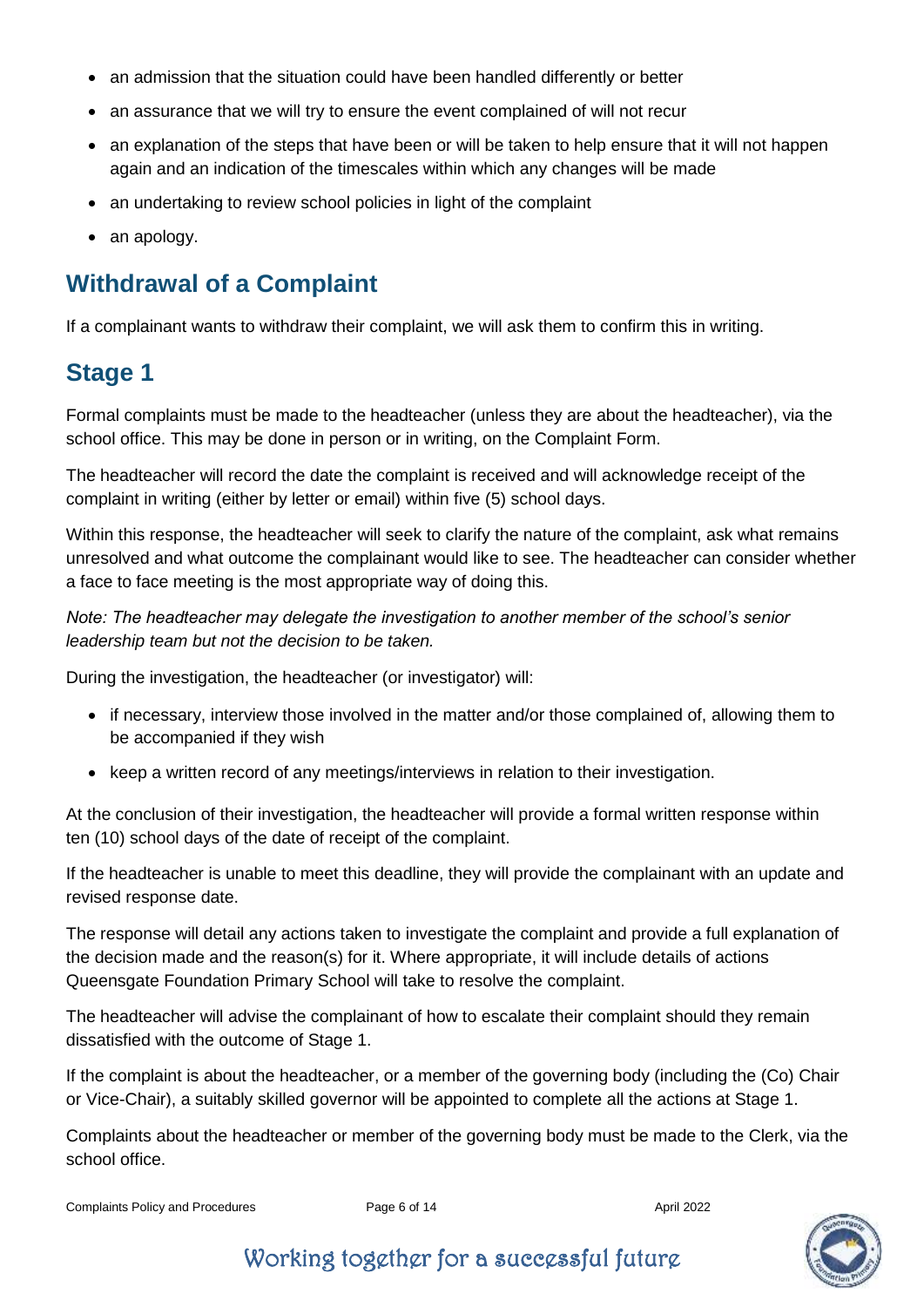If the complaint is:

- jointly about the (Co)Chair and Vice Chair or
- the entire governing body or
- the majority of the governing body

Stage 1 will be considered by an independent investigator appointed by the governing body. At the conclusion of their investigation, the independent investigator will provide a formal written response.

#### **Stage 2**

If the complainant is dissatisfied with the outcome at Stage 1 and wishes to take the matter further, they can escalate the complaint to Stage  $2 - a$  meeting with members of the governing body's complaints committee, which will be formed of the first three, impartial, governors available. This is the final stage of the complaints procedure.

A request to escalate to Stage 2 must be made to the Clerk, via the school office, within ten (10) school days of receipt of the Stage 1 response.

The Clerk will record the date the complaint is received and acknowledge receipt of the complaint in writing (either by letter or email) within five (5) school days.

Requests received outside of this time frame will only be considered if exceptional circumstances apply.

The Clerk will write to the complainant to inform them of the date of the meeting. They will aim to convene a meeting within ten (10) school days of receipt of the Stage 2 request. If this is not possible, the Clerk will provide an anticipated date and keep the complainant informed.

If the complainant rejects the offer of three proposed dates, without good reason, the Clerk will decide when to hold the meeting. It will then proceed in the complainant's absence on the basis of written submissions from both parties.

The complaints committee will consist of at least three governors with no prior involvement or knowledge of the complaint. Prior to the meeting, they will decide amongst themselves who will act as the Chair of the Complaints Committee. If there are fewer than three governors from Queensgate Foundation Primary School available, the Clerk will source any additional, independent governors through another local school or through their LA's Governor Services team, in order to make up the committee. Alternatively, an entirely independent committee may be convened to hear the complaint at Stage 2.

The committee will decide whether to deal with the complaint by inviting parties to a meeting or through written representations, but in making their decision they will be sensitive to the complainant's needs.

If the complainant is invited to attend the meeting, they may bring someone along to provide support. This can be a relative or friend. Generally, we do not encourage either party to bring legal representatives to the committee meeting. However, there may be occasions when legal representation is appropriate.

For instance, if a school employee is called as a witness in a complaint meeting, they may wish to be supported by union and/or legal representation.

Complaints Policy and Procedures **Page 7 of 14** April 2022

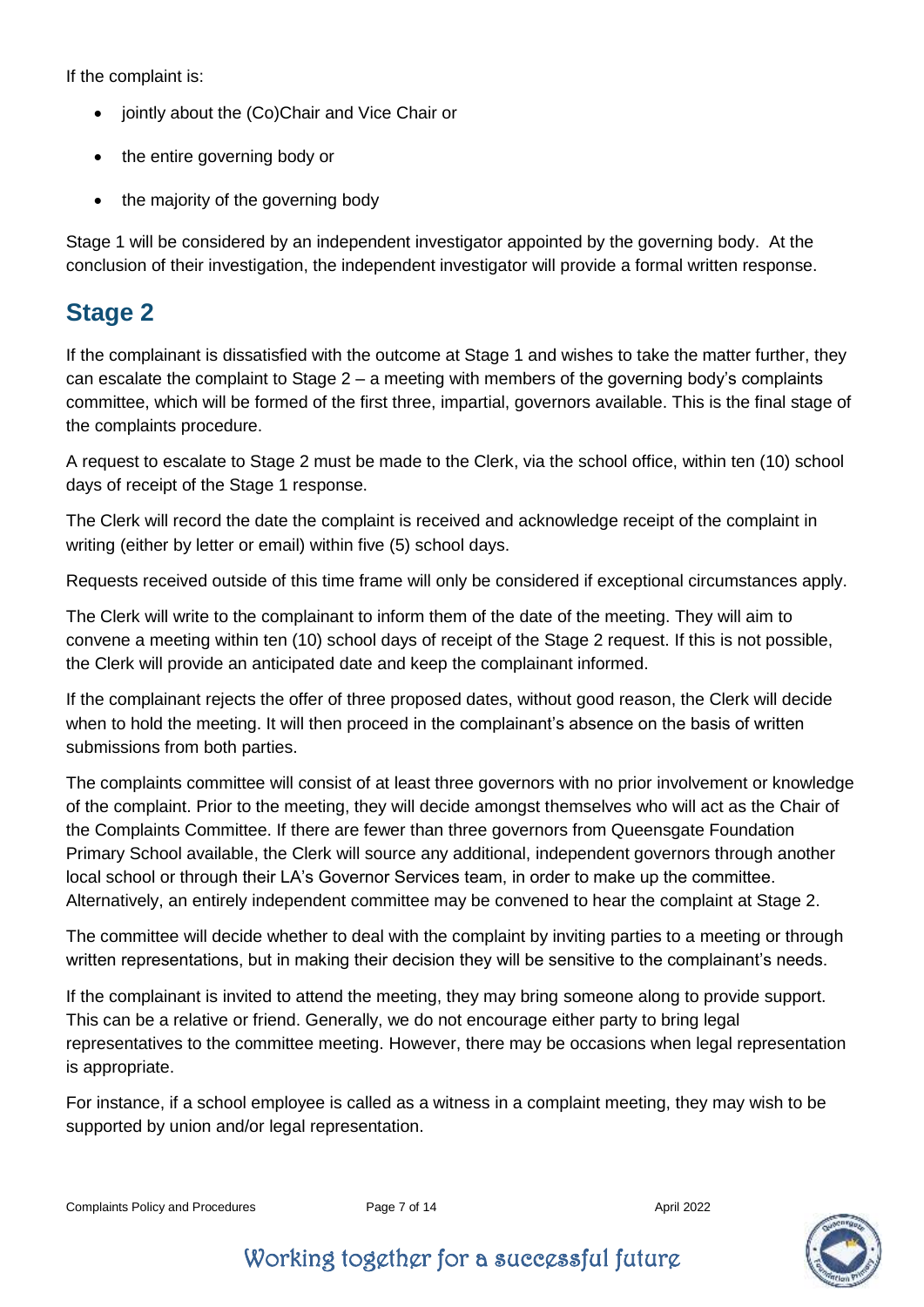*Note: Complaints about staff conduct will not generally be handled under this complaints procedure. Complainants will be advised that any staff conduct complaints will be considered under staff disciplinary procedures, if appropriate, but outcomes will not be shared with them.* 

Representatives from the media are not permitted to attend.

At least five (5) school days before the meeting, the Clerk will:

- confirm and notify the complainant of the date, time and venue of the meeting, ensuring that, if the complainant is invited, the dates are convenient to all parties and that the venue and proceedings are accessible
- request copies of any further written material to be submitted to the committee at least two (2) school days before the meeting.

Any written material will be circulated to all parties at least two (2) school days before the date of the meeting. The committee will not normally accept, as evidence, recordings of conversations that were obtained covertly and without the informed consent of all parties being recorded.

The committee will also not review any new complaints at this stage or consider evidence unrelated to the initial complaint to be included. New complaints must be dealt with from Stage 1 of the procedure.

The meeting will be held in private. Electronic recordings of meetings or conversations are not normally permitted unless a complainant's own disability or special needs require it. Prior knowledge and consent of all parties attending must be sought before meetings or conversations take place. Consent will be recorded in any minutes taken.

The committee will consider the complaint and all the evidence presented. The committee can:

- uphold the complaint in whole or in part
- dismiss the complaint in whole or in part.

If the complaint is upheld in whole or in part, the committee will:

- decide on the appropriate action to be taken to resolve the complaint
- where appropriate, recommend changes to the school's systems or procedures to prevent similar issues in the future.

The Chair of the Committee will provide the complainant and Queensgate Foundation Primary School with a full explanation of their decision and the reason(s) for it, in writing, within five (5) school days.

The letter to the complainant will include details of how to contact the Department for Education if they are dissatisfied with the way their complaint has been handled by Queensgate Foundation Primary School.

If the complaint is:

- jointly about the (Co) Chair and Vice Chair or
- the entire governing body or
- the majority of the governing body

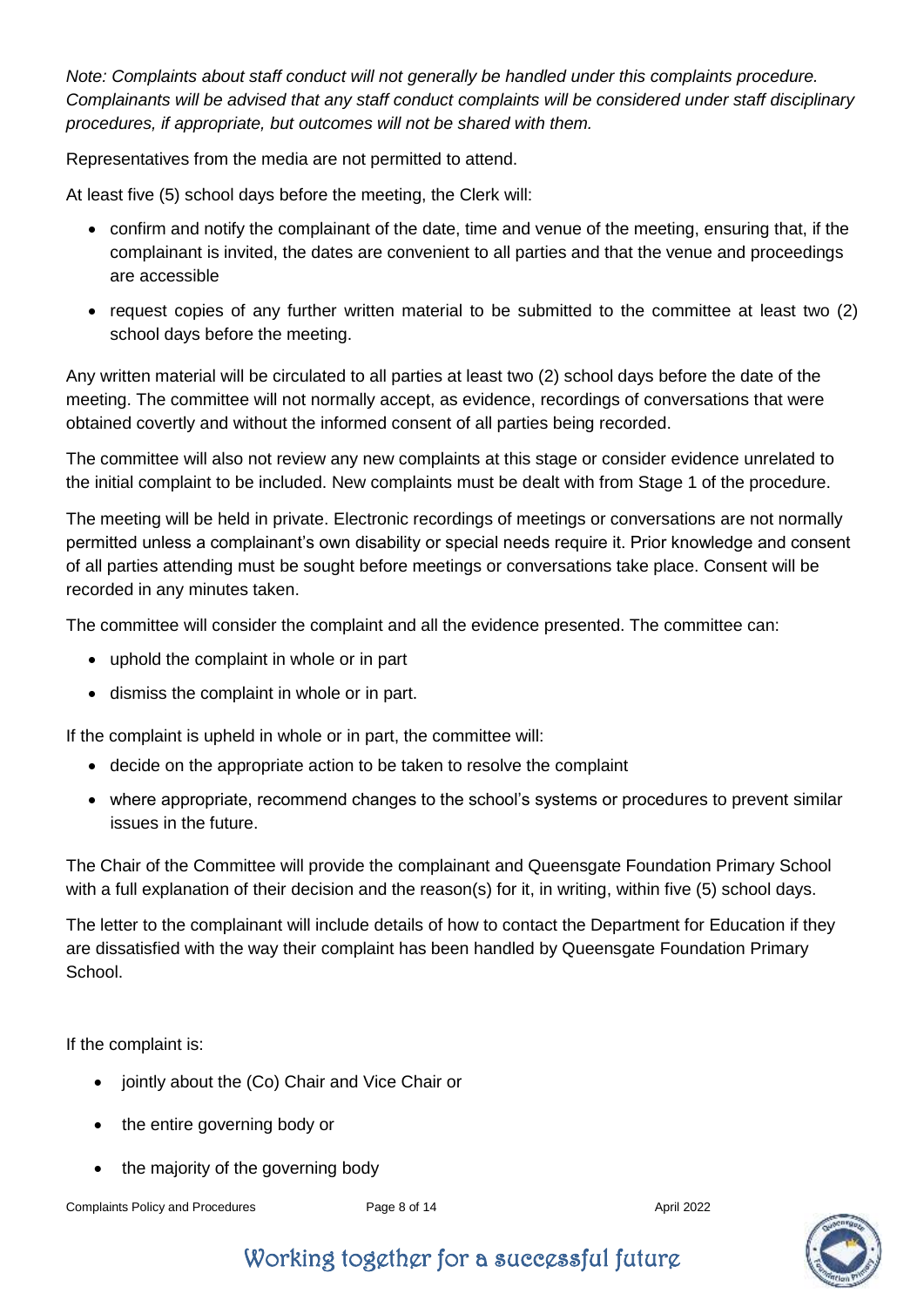Stage 2 will be heard by a committee of independent, co-opted governors.

The response will detail any actions taken to investigate the complaint and provide a full explanation of the decision made and the reason(s) for it. Where appropriate, it will include details of actions Queensgate Foundation Primary School will take to resolve the complaint.

The response will also advise the complainant of how to escalate their complaint should they remain dissatisfied.

#### **Next Steps**

If the complainant believes the school did not handle their complaint in accordance with the published complaints procedure or they acted unlawfully or unreasonably in the exercise of their duties under education law, they can contact the Department for Education after they have completed Stage 2.

The Department for Education will not normally reinvestigate the substance of complaints or overturn any decisions made by Queensgate Foundation Primary School. They will consider whether Queensgate Foundation Primary School has adhered to education legislation and any statutory policies connected with the complaint.

The complainant can refer their complaint to the Department for Education online at: [www.gov.uk/contact-dfe,](http://www.education.gov.uk/contactus) by telephone on: 0370 000 2288 or by writing to:

Department for Education Piccadilly Gate Store Street Manchester M1 2WD.



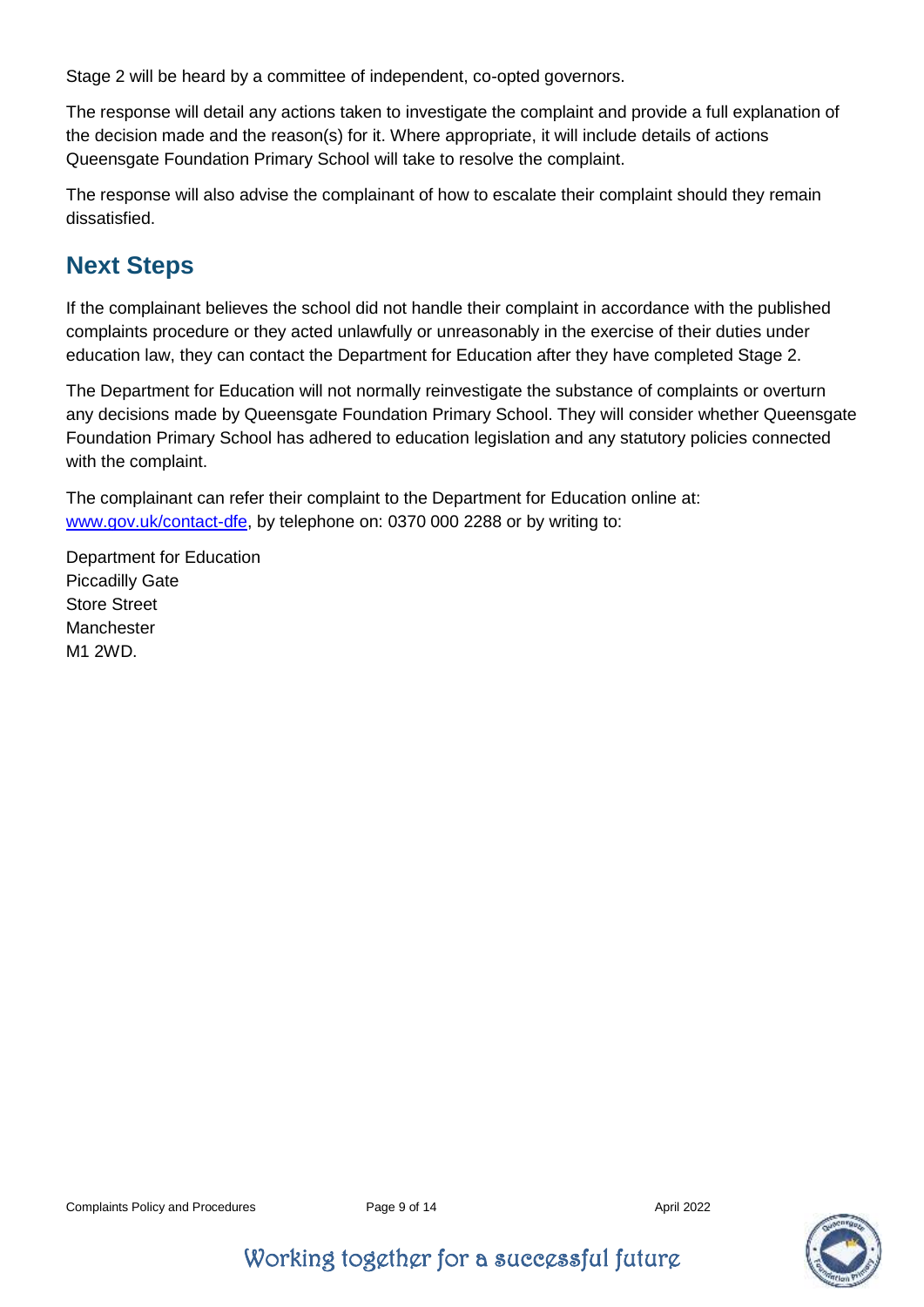#### **Complaint Form**

Please complete and return to either headteacher / Clerk / (Co) Chair of Governors, who will acknowledge receipt and explain what action will be taken.

| Your name:                                                                                                     |
|----------------------------------------------------------------------------------------------------------------|
| Pupil's name (if relevant):                                                                                    |
| Your relationship to the pupil (if relevant):                                                                  |
| Address:                                                                                                       |
| Postcode:<br>Day time telephone number:<br>Evening telephone number:                                           |
| Please give details of your complaint, including whether you have spoken to anybody at<br>the school about it. |
|                                                                                                                |
|                                                                                                                |
|                                                                                                                |
|                                                                                                                |
|                                                                                                                |
|                                                                                                                |
|                                                                                                                |
|                                                                                                                |
|                                                                                                                |
|                                                                                                                |

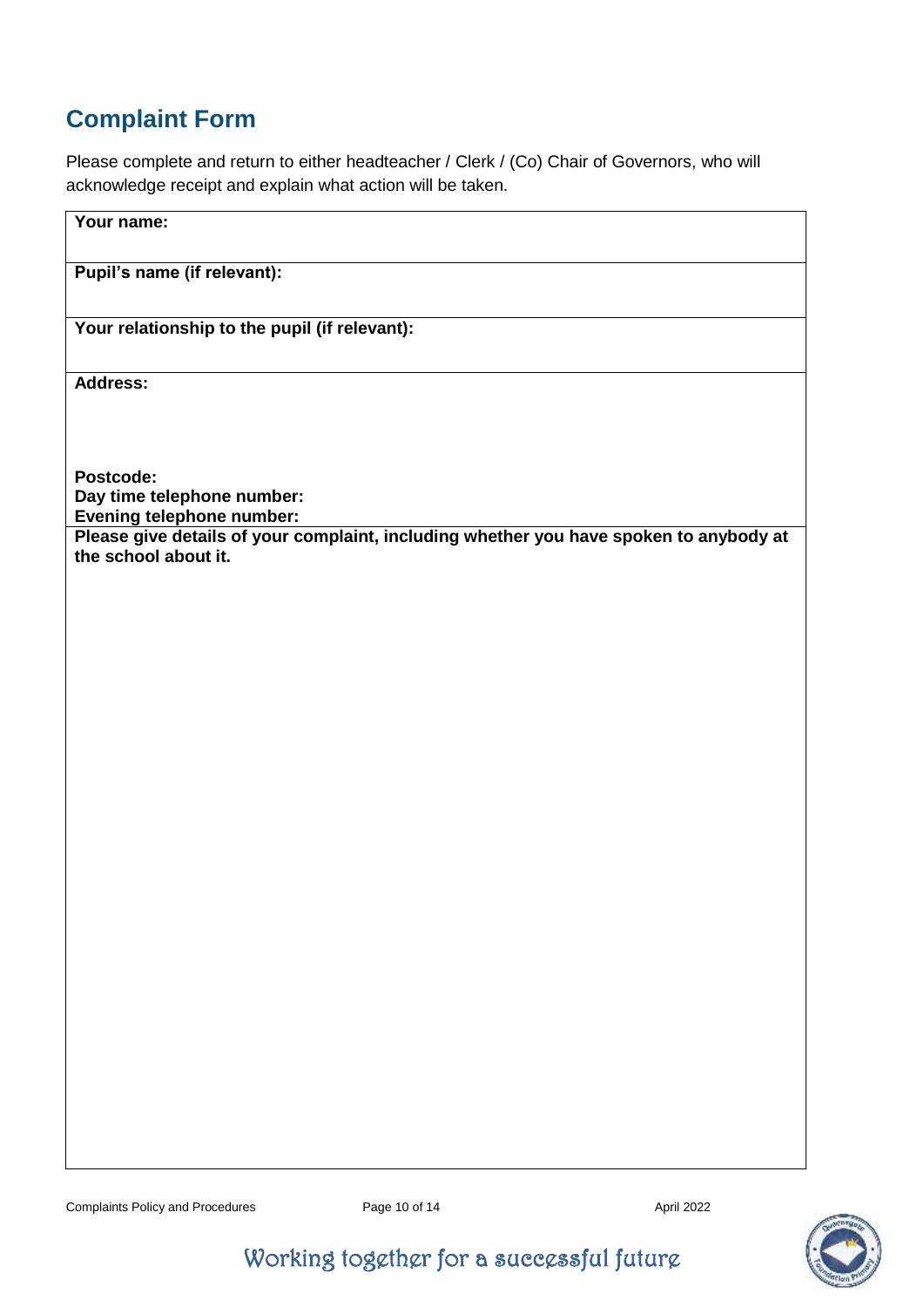| What actions do you feel might resolve the problem at this stage? |  |  |
|-------------------------------------------------------------------|--|--|
|                                                                   |  |  |
|                                                                   |  |  |
|                                                                   |  |  |
|                                                                   |  |  |
|                                                                   |  |  |
|                                                                   |  |  |
|                                                                   |  |  |
|                                                                   |  |  |
|                                                                   |  |  |
|                                                                   |  |  |
|                                                                   |  |  |
|                                                                   |  |  |
|                                                                   |  |  |
| Are you attaching any paperwork? If so, please give details.      |  |  |
|                                                                   |  |  |
|                                                                   |  |  |
|                                                                   |  |  |
|                                                                   |  |  |
|                                                                   |  |  |
|                                                                   |  |  |
|                                                                   |  |  |
|                                                                   |  |  |
|                                                                   |  |  |
|                                                                   |  |  |
|                                                                   |  |  |
| Signature:                                                        |  |  |
| Date:                                                             |  |  |
|                                                                   |  |  |
| <b>Official use</b>                                               |  |  |
| Date acknowledgement sent:                                        |  |  |
| By who:                                                           |  |  |
|                                                                   |  |  |
|                                                                   |  |  |
| <b>Complaint referred to:</b>                                     |  |  |
|                                                                   |  |  |
|                                                                   |  |  |
| Date:                                                             |  |  |
|                                                                   |  |  |

Complaints Policy and Procedures **Page 11 of 14** April 2022

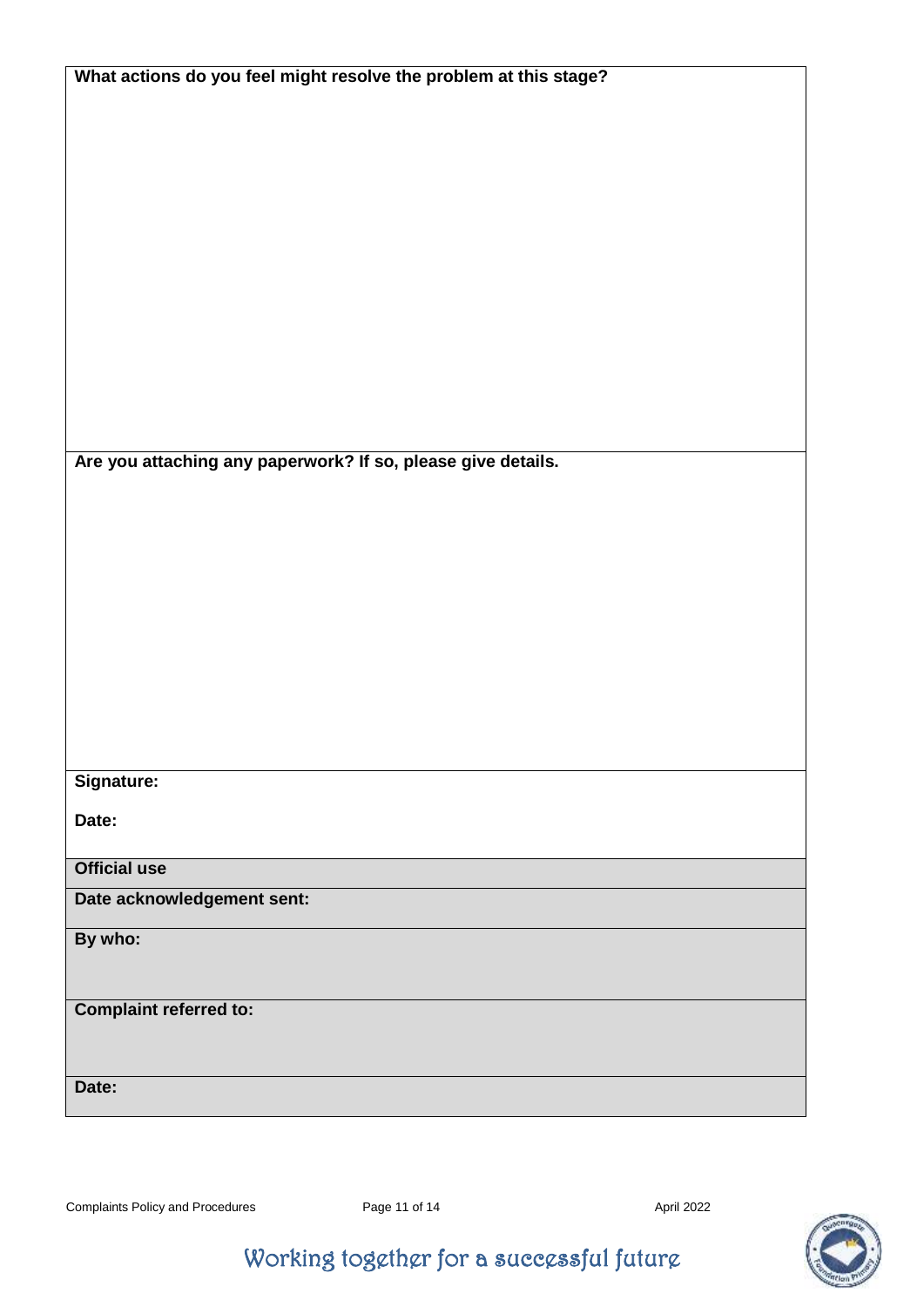## **Roles and Responsibilities**

#### **Complainant**

The complainant will receive a more effective response to the complaint if they:

- explain the complaint in full as early as possible
- co-operate with the school in seeking a solution to the complaint
- respond promptly to requests for information or meetings or in agreeing the details of the complaint
- ask for assistance as needed
- treat all those involved in the complaint with respect
- refrain from publicising the details of their complaint on social media and respect confidentiality.

#### **Investigator**

The investigator's role is to establish the facts relevant to the complaint by:

- providing a comprehensive, open, transparent and fair consideration of the complaint through:
	- o sensitive and thorough interviewing of the complainant to establish what has happened and who has been involved
	- o interviewing staff and children/young people and other people relevant to the complaint
	- o consideration of records and other relevant information
	- o analysing information
- liaising with the complainant and the complaints co-ordinator as appropriate to clarify what the complainant feels would put things right.

The investigator should:

- conduct interviews with an open mind and be prepared to persist in the questioning
- keep notes of interviews or arrange for an independent note taker to record minutes of the meeting
- ensure that any papers produced during the investigation are kept securely pending any appeal
- be mindful of the timescales to respond
- prepare a comprehensive report for the headteacher or complaints committee that sets out the facts, identifies solutions and recommends courses of action to resolve problems.

The headteacher or complaints committee will then determine whether to uphold or dismiss the complaint and communicate that decision to the complainant, providing the appropriate escalation details.

#### **Complaints Co-ordinator - headteacher**

The complaints co-ordinator should:

ensure that the complainant is fully updated at each stage of the procedure

Complaints Policy and Procedures **Page 12 of 14** April 2022

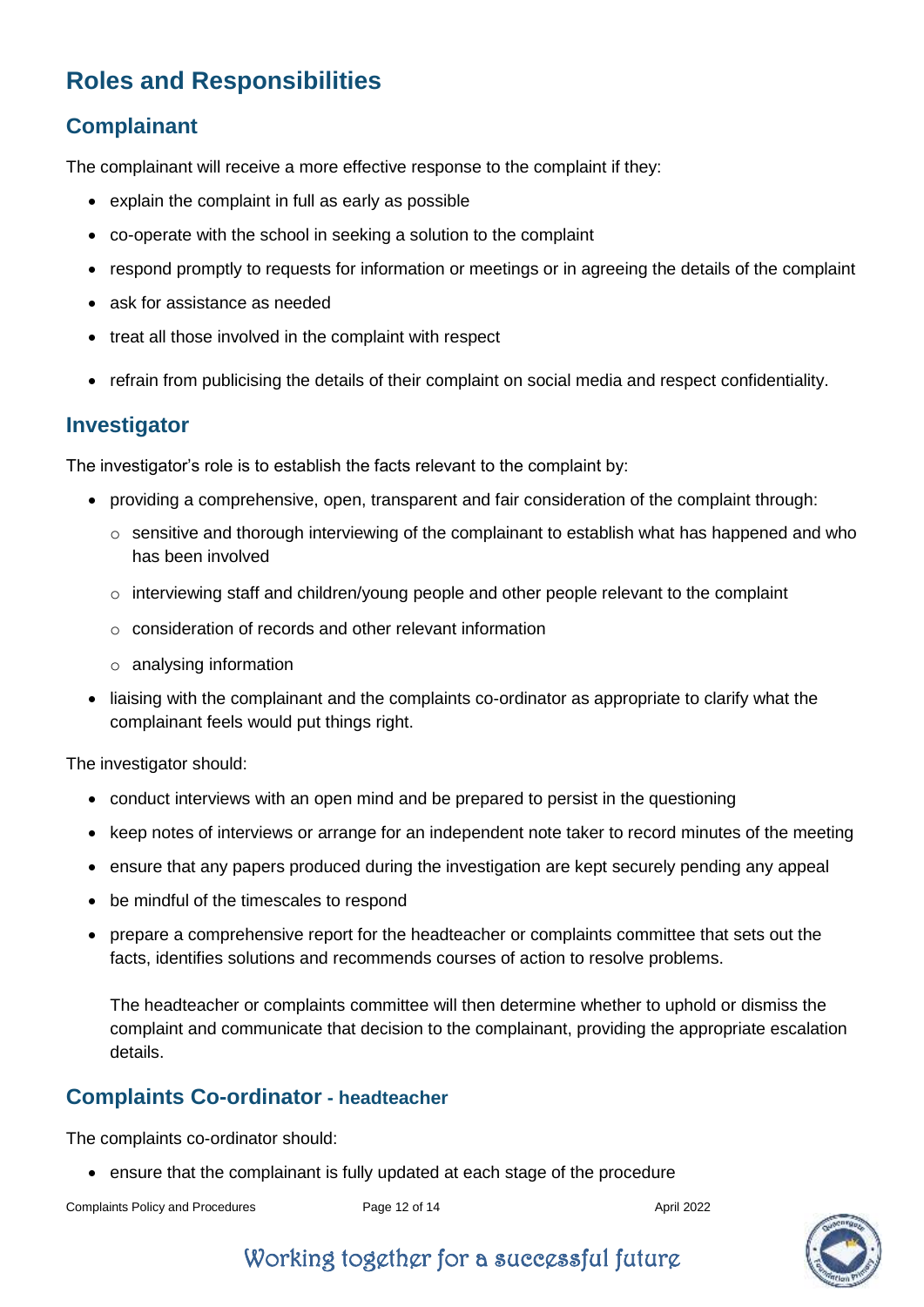- liaise with staff members, (Co) Chair of Governors, Clerk and LAs (if appropriate) to ensure the smooth running of the complaints procedure
- be aware of issues regarding:
	- $\circ$  sharing third party information
	- $\circ$  additional support. This may be needed by complainants when making a complaint including interpretation support or where the complainant is a child or young person
- keep records.

#### **Clerk to the Governing Body**

The Clerk is the contact point for the complainant and the committee and should:

- ensure that all people involved in the complaint procedure are aware of their legal rights and duties, including any under legislation relating to school complaints, education law, the Equality Act 2010, the Freedom of Information Act 2000, the Data Protection Act (DPA) 2018 and the General Data Protection Regulations (GDPR)
- set the date, time and venue of the meeting, ensuring that the dates are convenient to all parties (if they are invited to attend) and that the venue and proceedings are accessible
- collate any written material relevant to the complaint (for example; stage 1 paperwork, school and complainant submissions) and send it to the parties in advance of the meeting within an agreed timescale
- record the proceedings
- circulate the minutes of the meeting
- notify all parties of the committee's decision.

#### **Committee Chair**

The committee's chair, who is nominated in advance of the complaint meeting, should ensure that:

- both parties are asked (via the Clerk) to provide any additional information relating to the complaint by a specified date in advance of the meeting
- the meeting is conducted in an informal manner, is not adversarial, and that, if all parties are invited to attend, everyone is treated with respect and courtesy
- complainants who may not be used to speaking at such a meeting are put at ease. This is particularly important if the complainant is a child/young person
- the remit of the committee is explained to the complainant
- written material is seen by everyone in attendance, provided it does not breach confidentiality or any individual's rights to privacy under the DPA 2018 or GDPR.

If a new issue arises it would be useful to give everyone the opportunity to consider and comment upon it; this may require a short adjournment of the meeting

 both the complainant and the school are given the opportunity to make their case and seek clarity, either through written submissions ahead of the meeting or verbally in the meeting itself

```
Complaints Policy and Procedures Page 13 of 14 April 2022
```